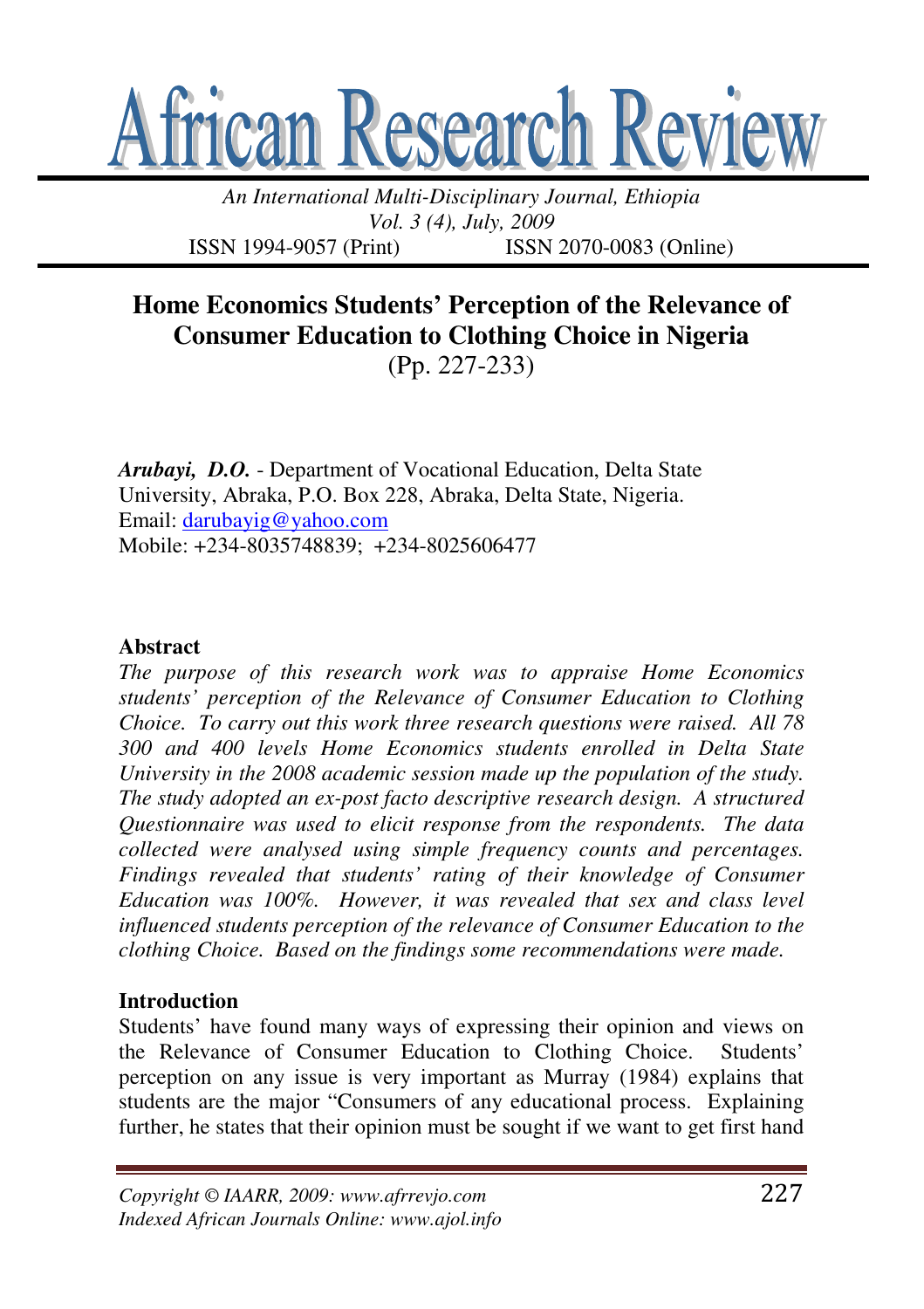information on any teaching process. This assertion is further reinterated by Arubayi (1986) that "the opinion of those who eat the dinner should be considered if we want to know how it tastes" In furtherance to this statement, the writer has decided to use Home Economics students' perception to appraise the relevance of consumer Education to Clothing Choice.

Consumer Education as defined by Anyakoha and Eluwa (1999), Oladokun (2007) is a process of helping individuals become informed. For the individuals to become more informed he needs to acquire knowledge, skills, abilities and attitude to enable them know their rights and responsibilities as a consumer. A consumer is a person who buys and uses goods and services to satisfy personal household needs. The act of consuming involves the ability to choose, buy and use products and services in a rational, intelligent and efficient way. Ukpore. (1996) defined a competent Consumer as an individual who is aware of his values and capable of establishing priorities by taking rational decisions in the market place. Globally, consumers are faced with the problems of making choices as to what good and services to buy and use as it relates to Clothing. As a result of technological advancement and industrialization, the Clothing needs of individuals and family members are on the increase. Therefore the consumer is faced with the problem of what choice to buy, where to buy and how to buy. Daily the market places are flooded with new and varied products. There is high competition for consumers to exercise their decision making power to select different brands of ready to wear garments, or wide varieties of fabrics to choose from and the choice of tailor to make garment to achieve a harmonious and satisfying wardrobe.

Clothing is an important aspect of human life which is a basic necessity for physical survival. Arubayi (2002) opined that Clothing along with shelter have been recognized as some of the primary needs of mankind. She explained that there is no aspect of human activity in which our values and life styles are reflected more vividly than they are in the choice of Clothes we wear. Clothes are an outward expression of how people feel about themselves and the world around them, although individuals differ in their choice of Clothing. To provide information to enable the consumer make sound judgement as to what quality of clothes to select from, Consumer Education is very relevant. Anyakoha and Eluwa (1999) listed the following as the importance of Consumer Education:-

To enable the consumer know their rights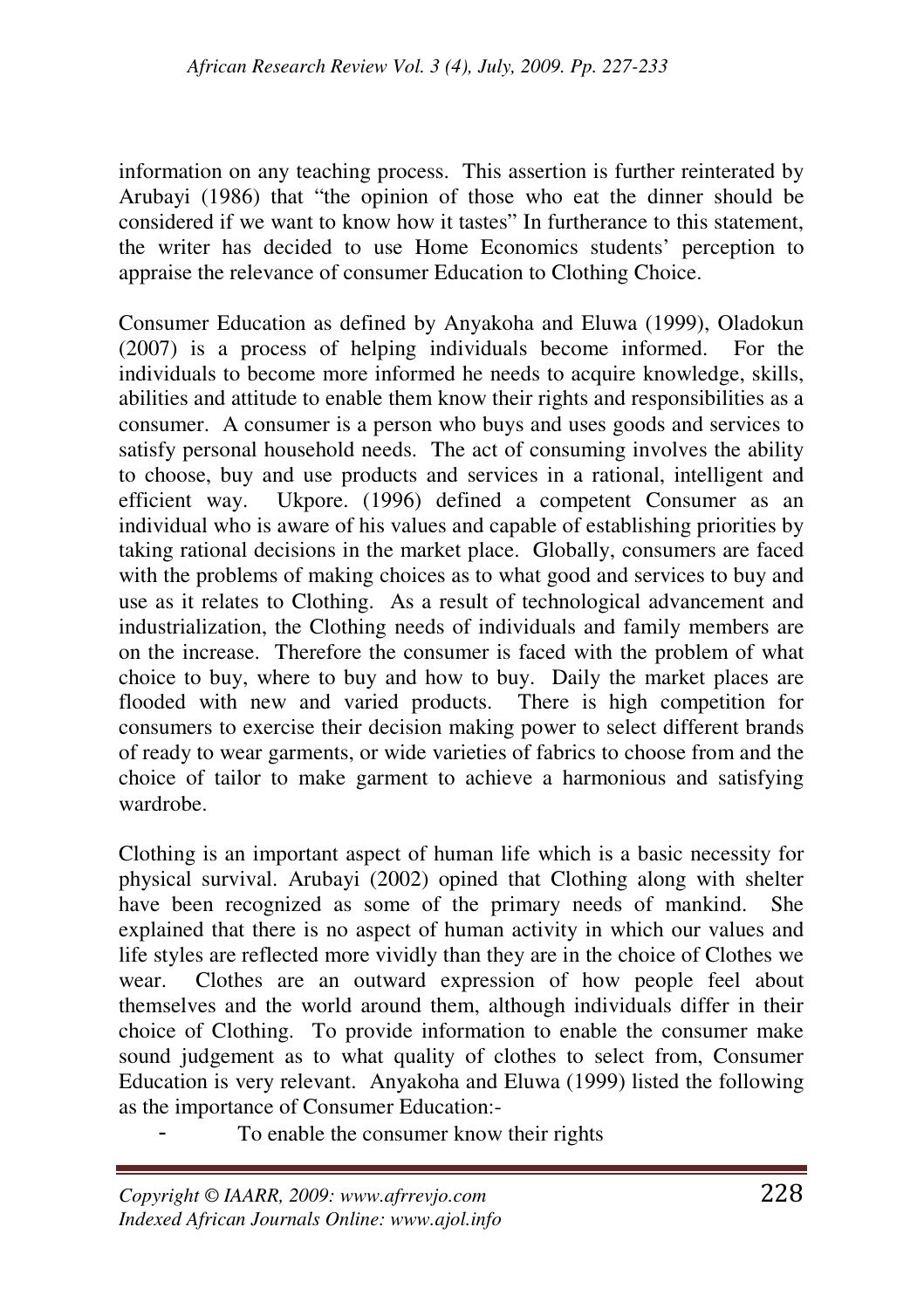- To enable the consumer discern or assess Consumer information
- To enable the consumer obtain the best value for his money
- To enable the consumer eliminate waste in consumption
- To safeguard consumers from dangerous and inferior goods and services

Looking at the list enumerated by Anyakoha and Eluwa (1999), it is important to be exposed to Consumer Education. The disturbing issue is how knowledgeable is the consumer and how relevant is Consumer Education to the Clothing Choice of students? This leads to the problem of the study.

# **Problm of Study**

The problem of this study is, how do the students perceive their knowledge of Consumer Education and the relevance of Consumer Education to the Clothing Choice of individuals. Clothing is a very vital human need, how can the knowledge of Consumer Education help the individuals take decisions as regards the different brands of Clothing items available in the market places? Is a knowledge of Consumer Education relevant in making intelligent clothing choice? To provide solution to the problem, this research work raised three research questions to give direction to the study.

## **Research Questions**

- 1. How knowledgeable are the students about Consumer Education?
- 2. Does the class level of students influence their perception of the Relevance of Consumer Education to their Clothing Choice?
- 3. Does the sex of students influence students' perception of the Relevance of Consumer Education to their Clothing Choice?

# **Methods and Materials**

The study adopted a descriptive survey research method, which is ex-post Facto in nature. The target population of the study was made up of all 300 and 400 levels Home Economics students in Delta State University in the 2008 academic session. A total of 78 Home Economics students made up the target population. The instrument used for the collection of the data was a structured questionnaire. The questionnaire was made up of two parts. The first part sought for demographic information on the academic levels and sex of students. The second part solicited for responses based on the research questions. The instrument had a reasonable face and content validity and was found to be reliable. A reliability co-efficient of 0.78 was established using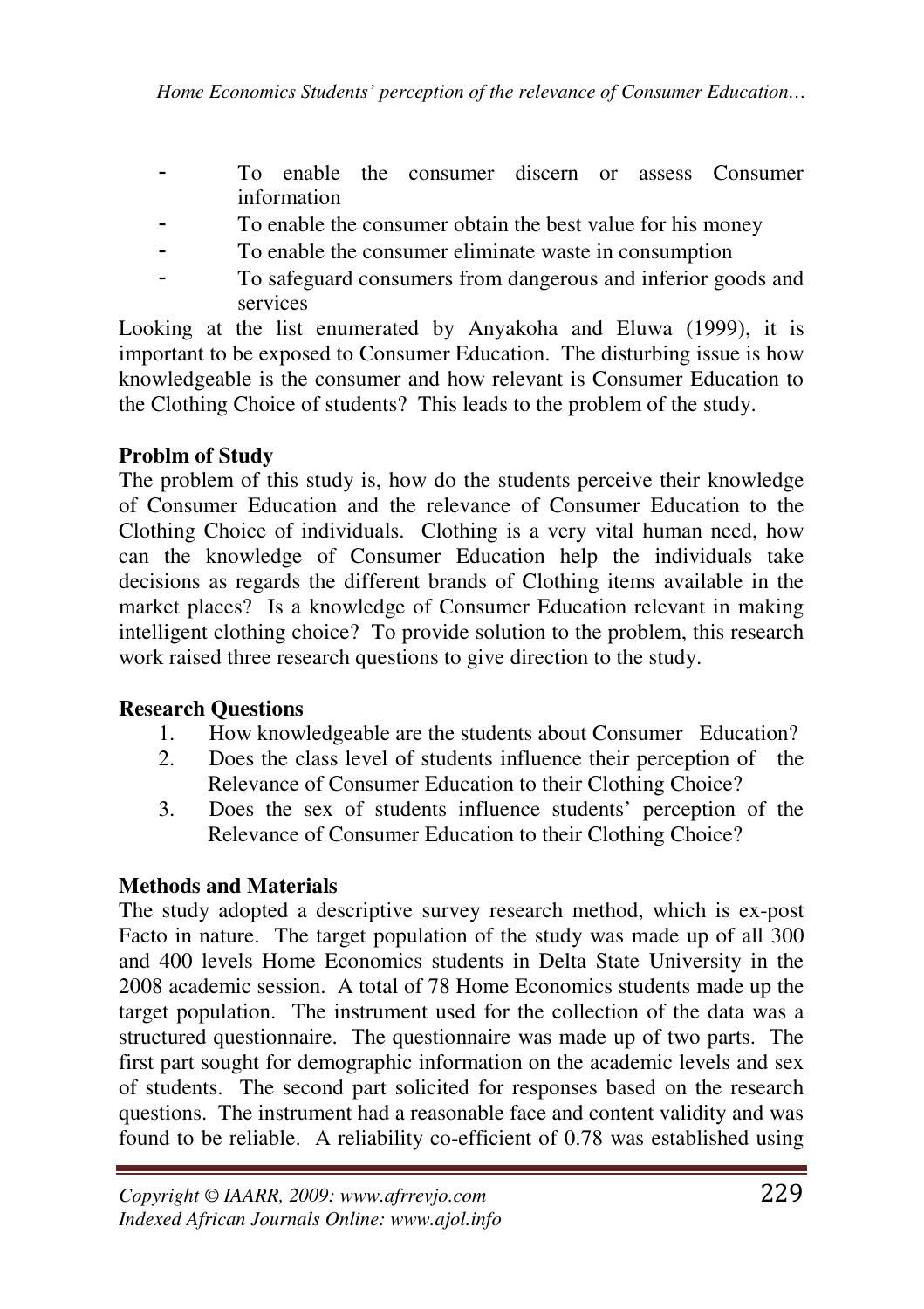the Pearson product moment correlation statistics. The researcher distributed the questionnaires to the students and collected the completed questionnaires personally. The data collected were analysed using simple frequency counts and percentages.

The results arising from the analysis of data have been presented in tables 1, 2 and 3.

Reported in Table 1, is the finding on Students Knowledge of Consumer Education. 100% of the students' population said they had knowledge of Consumer Education.

Reported in Table 2, is the response on how class level influences their perception of the relevance of Consumer Education to Clothing. 40% of the students are in 300 level while 60% of the students are in 400 level. 24 (77.4%) of the 300 level students responded positively while 7 (22.6%) responded negatively to the relevance of Consumer Education to Clothing. 42 (89.4%) of the students at the 400 level responded positively while 5 (10.6%) of the respondents were negative in their responses.

Presented in Table 3, is the response of the respondents on how the sex of the students influenced their perception of the relevance of Consumer Education to Clothing. 7 (9%) of the respondents were males while 71(91%) of the respondents were females. 65 (91.5%) of the female students said their sex influenced their perception of the relevance of Consumer Education to their choice of Clothing while  $6(8.5\%)$  responded negatively, that their sex had no influence on the relevance of Consumer Education to their Clothing choice.

## **Discussion of Results**

Findings from this research work have revealed that all 78 students who made up the population of the study agreed that they were knowledgeable about Consumer Education. This finding came as no surprise as Consumer Education is a course taught in the University to students from 300 levels to 400 levels. Findings on the relevance of Consumer Education to Clothing choice showed that students at 400 level perceived the relevance of Consumer Education higher than the students from 300 level. This came as no surprise as the finding supports a similar finding by Arubayi (1997) that the higher the class level, the better the students tend to rate the kind of learning they are getting. Some researchers like Centra (1973) Aleamoni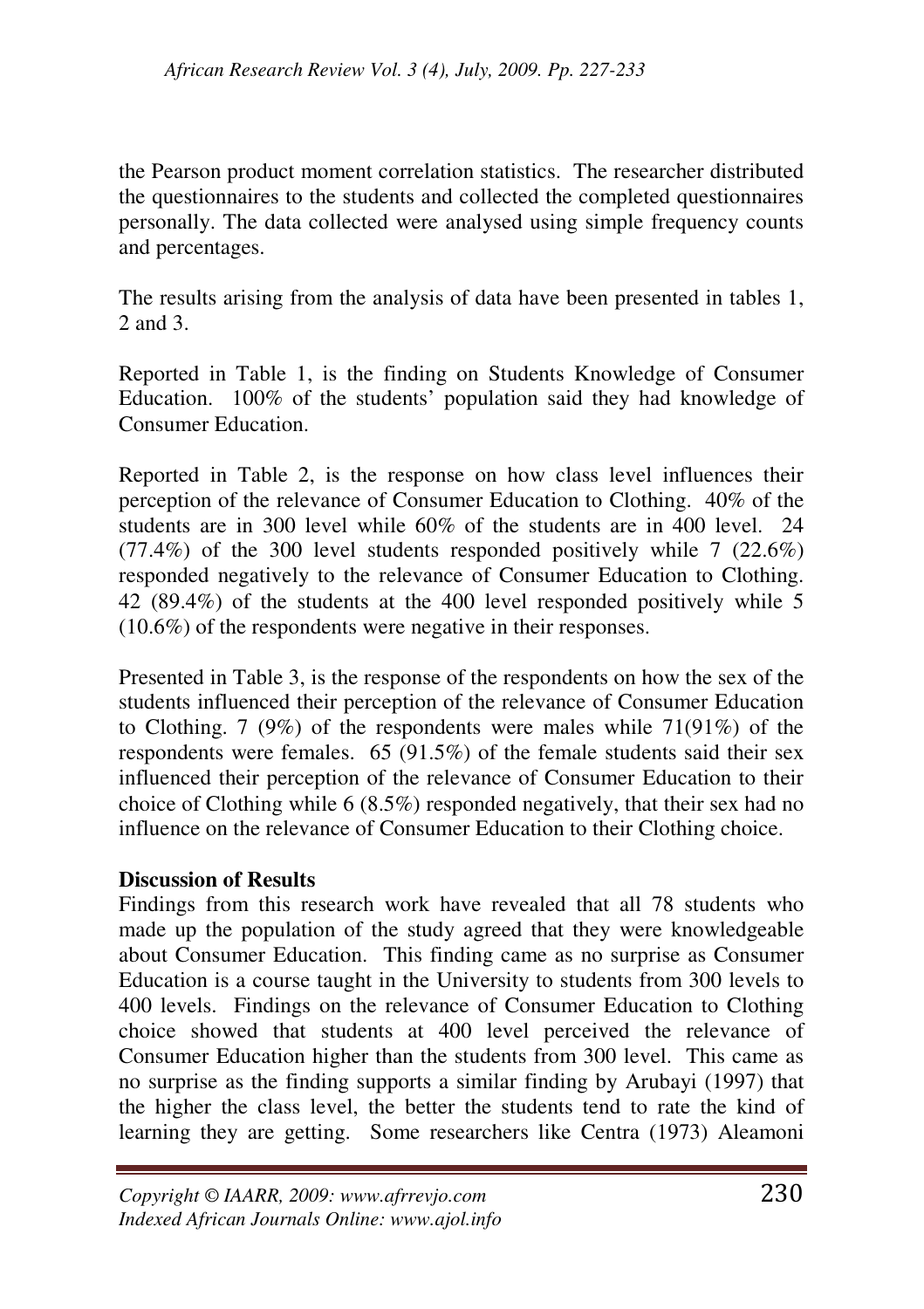(1978) Arubayi (1985) have argued that students in higher levels of degree programme are in better position to appraise the course relevance than their counterparts at a lower level of the academic ladder. The notable conclusion here is that as students progressed in the University they tend to appreciate what they are been taught better because they are exposed to more knowledge which helps them to make better judgement.

The study also revealed that sex is a determinant as to students perception of the relevance of Consumer Education to Clothing choice. Looking at the data presented in table 3, the percentage of males to females is incomparable. An earlier finding by Arubayi (2004), and (2006) respectively revealed that there are more females enrolled in Home Economics programmes than males. The plausible explanation for this is probably because the curricula being offered are in the areas of Food and Nutrition, Clothing and Textiles and Home Management which are domains ascribed to woman, however the focus in this paper is the area of Clothing.

# **Conclusion**

Arising from the findings of this research work, one may conclude that Home Economics students are knowledgeable about Consumer Education. Another conclusion is that the higher the level of students in higher institution the better their perception of what they are getting in terms of knowledge and exposure, thus they are able to make better judgement on the quality of teaching they are exposed to. Another notable conclusion in this research study is that the sex of students influenced greatly their perception of the relevance of Consumer Education to Clothing Choice. There were more females in the degree programme, obviously, their perception will be higher as females are more conscious of what they wear and more apt to look well groomed.

## **Recommendations**

Following the findings of this study, the following recommendations were made:

That the gender inequality between males and females in Home Economics should be bridged by encouraging more male enrolment through the use of motivational strategies to woo males into Home Economics programmes.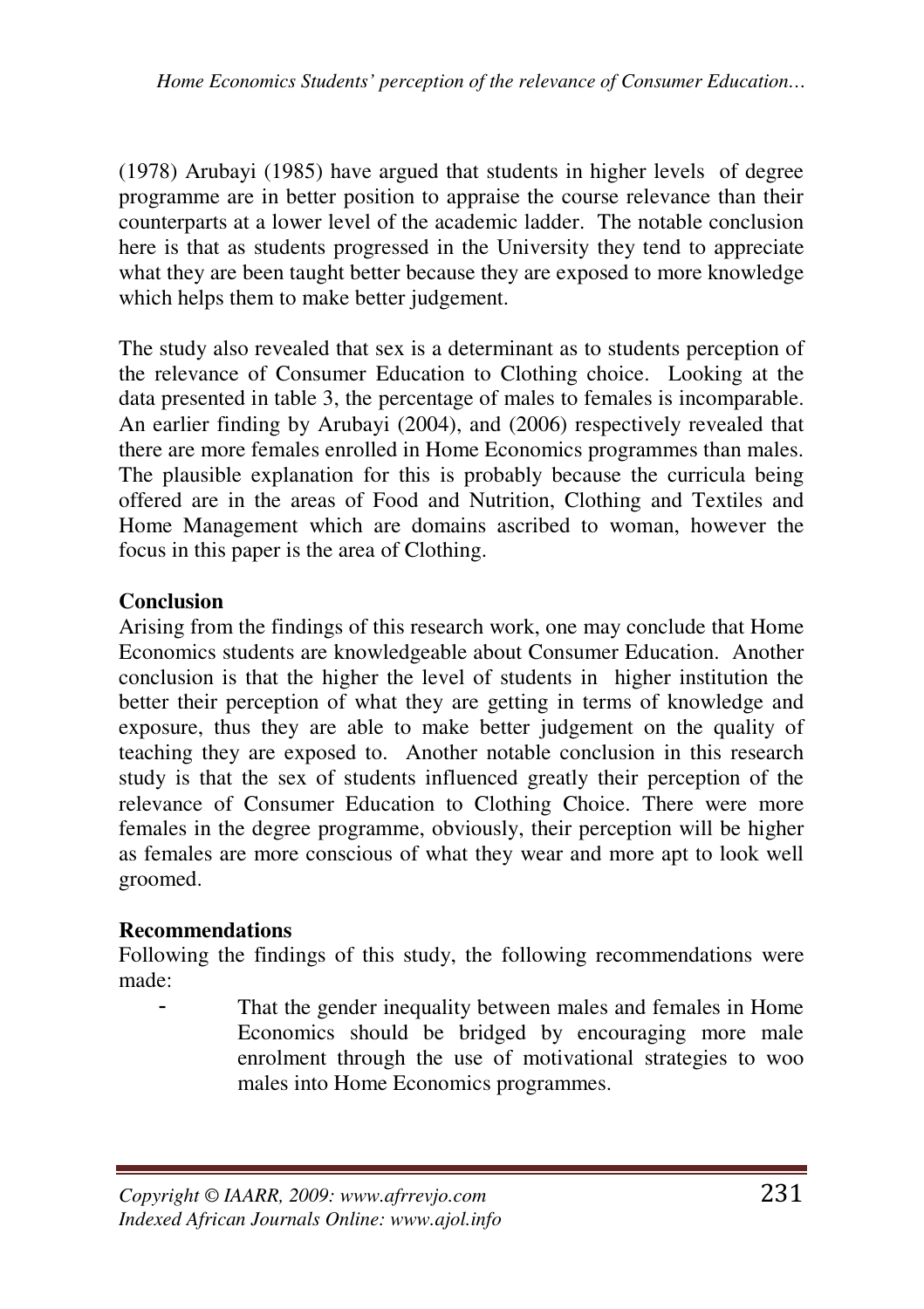- Consumer Education is very relevant as it exposes students to knowledge needed to increase their purchasing power to avoid wasteful spending.
- That Consumer Education should be emphasized in all aspects of Home Economics to help students build confidence in the ability to select, choose and buy products from the varied brands of clothing items in the market.

### **References**

- Anyakoha, E. and Eluwa, M. (1999):Home Management for Schools and Colleges. Onitsha: *African-Rep. Publisher*
- Aleamoni, L.M (1978) "The Usefulness of Student Evaluation in Improving College Teaching" Instructional Science, Vol. 1. Pp 95-105
- Arubayi, E.A. (1985) "Subject Discipline and Student Evaluation of a Degree Programme in Education" Higher Education Vol. 14, Pp. 683-691.
- Arubayi, E.A. (1986): "Students Evaluation of Instruction in Higher Education: *A Review Assessment and Evaluation in Higher Education.* 11:1-10
- Arubayi, D.G. (1997) "An Evaluation of the Adequacy of the Home Economics Degree Programme by Undergraduate Students of Delta State University" Research in Education, Vol. 4. Nos. 1 & 2. Pp. 67- 76.
- Arubayi, D.G. (2000) "Trends in Research in Home Economics in the 90's Studies in Education. Vol. 6, Nos. 122. Pp 5 – 10.
- Arubayi, D.G. (2002) "Students' Appraisal of the Teaching of Clothing and Textiles in Tertiary Instructions in Delta State – *Unpublished Doctoral Dissertation, Delta State University, Abraka-Nigeria.*
- Arubayi,D.G. (2004) "A Case Study of Teaching Area Preference of Home Part-time Degree Students in Delta State University, Abraka". *Journal of Research and Development in Education. Pp. 56-62.*
- Arubayi, D.G.(2006) Students' Enrolment, Academic Staff Quality and Teachers Students Ratio in Home Economics in College of Education in Nigeria. *Journal of Education Research and Development. Vol. 5, No.1*.